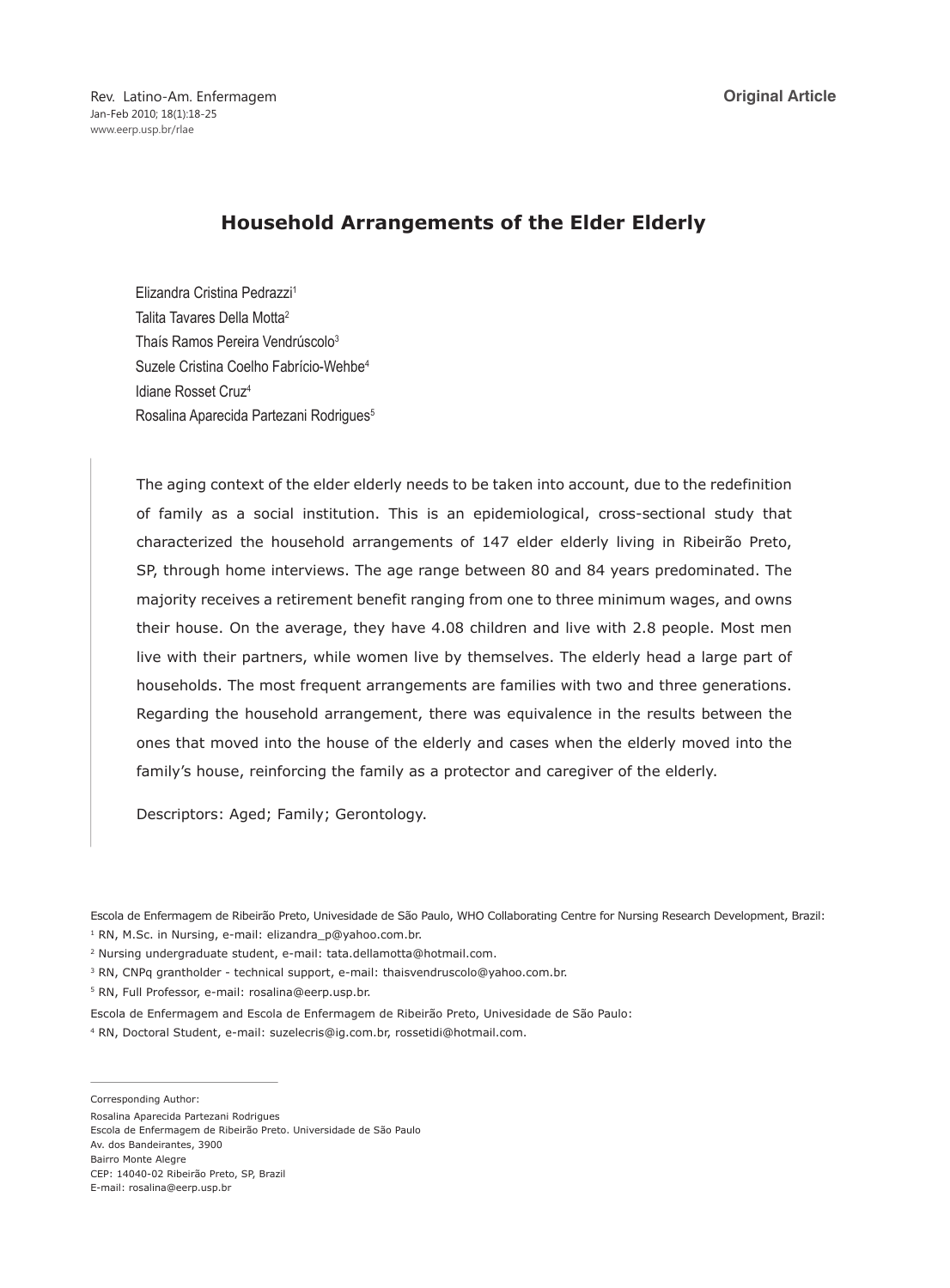# **Arranjo domiciliar dos idosos mais velhos**

O contexto do envelhecimento dos idosos mais velhos necessita ser considerado em decorrência da redefinição da família como instituição social. Este é estudo epidemiológico, transversal, que caracterizou o arranjo domiciliar de 147 idosos mais velhos residentes na comunidade de Ribeirão Preto, SP, através de entrevistas domiciliares. Predominou a faixa etária de 80 a 84 anos. A maioria recebe aposentadoria, possui de um a três salários mínimos, mora em casa própria. Possui 4,08 filhos e reside com 2,8 pessoas, em média. Os homens vivem, na maioria, com o cônjuge, enquanto as mulheres, sozinhas, e os domicílios são chefiados pelo idoso. Os arranjos mais continentes foram os bi e trigeracionais. Quanto à formação do arranjo domiciliar, houve equivalência nos resultados entre aqueles que afirmaram ter ido morar com o idoso e aqueles em que o idoso foi morar no domicílio da família, o que reforça a família como protetora e cuidadora dos idosos.

Descritores: Idoso; Família; Gerontologia.

#### **Arreglo domiciliar de los ancianos de edad avanzada**

El contexto del envejecimiento de ancianos con edad avanzada necesita ser considerado como una consecuencia de la redefinición de la familia como institución social. Este es un estudio epidemiológico, transversal, que caracterizó el arreglo domiciliar de 147 ancianos con edad avanzada residentes en la comunidad de Ribeirao Preto, Sao Paulo, Brasil, a través de entrevistas domiciliares. Predominó el intervalo de edad de 80 a 84 años. La mayoría era jubilado, recibía de un a tres salarios mínimos y habitaba en casa propia. Tenían 4,08 hijos y vivían con 2,8 personas, en promedio. Los hombres vivían, en su mayoría, con el conyugue, en cuanto las mujeres, lo hacían solas, y los domicilios eran dirigidos por el anciano. Los arreglos más convenientes fueron los realizados con la segunda y tercera generaciones. En cuanto a la formación del arreglo domiciliar, hubo equivalencia en los resultados, entre aquellos que afirmaron haber ido a vivir con el anciano y aquellos en que el anciano fue a vivir en el domicilio de la familia, lo que refuerza la familia como protectora y cuidadora de los ancianos.

Descriptores: Anciano; Família; Gerontología.

#### **Introduction**

Population aging is a global phenomenon today. This means that the elderly population, older than 60 years, grows at a more accelerated pace than other age groups. Besides, the proportion of elderly aged 80 years or older is also increasing, that is, the population that is considered old is also aging<sup>(1)</sup>.

In 2008, there were 67,965 elderly in Ribeirão Preto, 54% of whom were between 60 and 69 years old, 31.3% between 70 and 79 years old and 14.5% older than 80 years. The estimated population for 2009 was 70,677 elderly, 14.7% of whom would be 80 years or  $older<sup>(2)</sup>$ . In parallel with this increase in life expectancy, as from the 1960's, a marked decline of fecundity has been observed. According to a demographic study by the Brazilian Institute of Geography and Statistics (IBGE)<sup>(3)</sup>, more and more, families are having less children: in 1960, the mean number of children per woman was six, against 2.39 in 2000, with an estimated 1.5 children per woman as the borderline Brazilian fecundity around 2028.

Population aging entails important implications for the elderly people's social protection. The growing number of divorces, multiple marriages, migration of younger people in search of more promising markets, women's insertion in the job market and their role as family heads all need to be taken into account when assessing household arrangements and informal support to the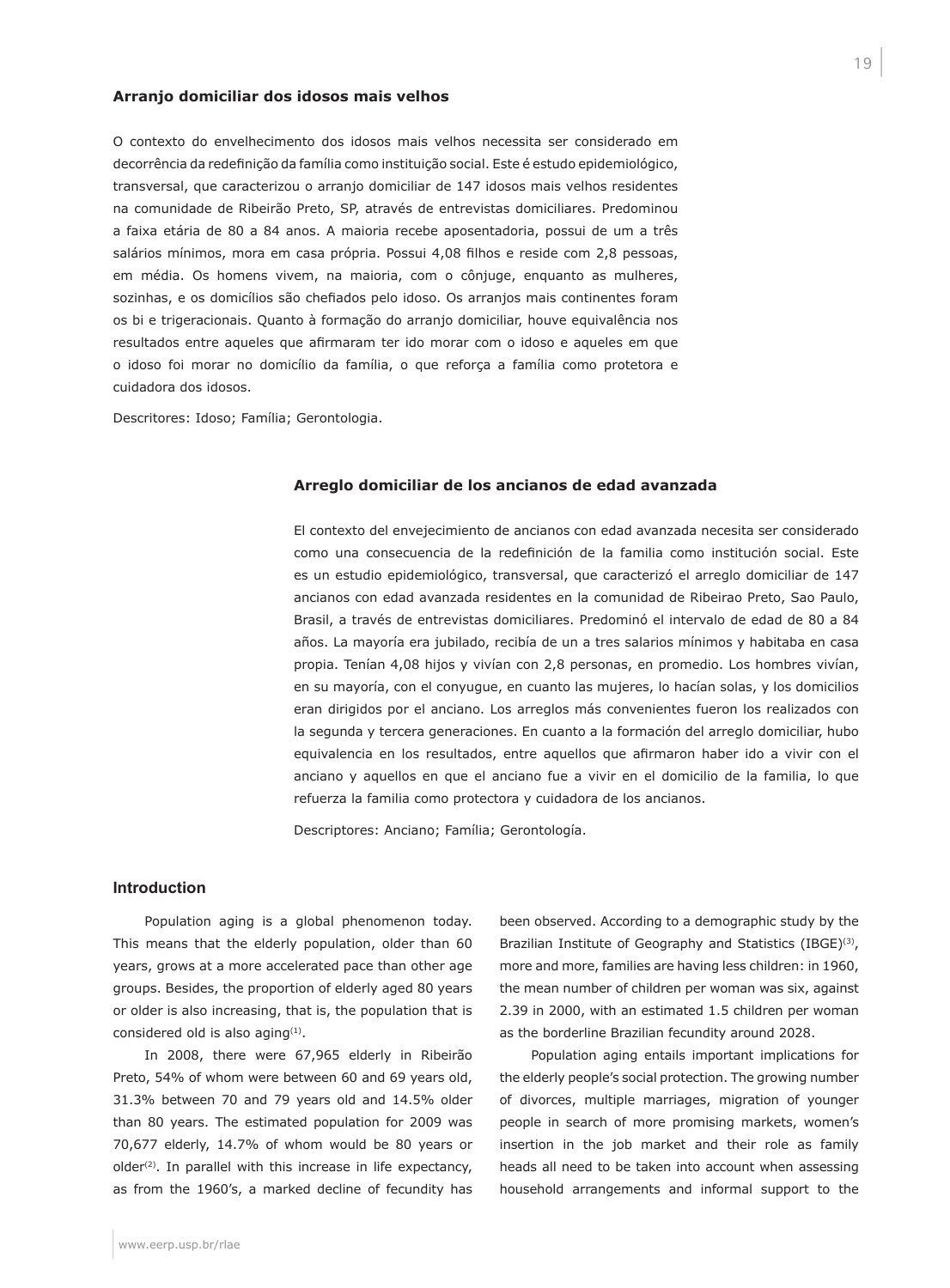elderly in the Brazilian society $(1)$ . Moreover, socioeconomic modifications in Latin American countries have returned many children to their parents' home, besides the fact that they remain economically dependent longer $(4)$ .

A study on the social network and health of elderly people in three different society, one Latin American (Costa Rica), one Latin-European (Spain), and another Anglo-Saxon (United Kingdom) showed distinct models of family networks in those countries<sup>(5)</sup>. Costa Rica is characterized by inter-generational co-residency, while the British family network model reflects aged people's great independence and social support is transmitted through non-family networks. The Spanish society, then, shows an intermediary family network model, based on co-residency but going through a transition phase. Costa Rica presented stronger family support networks than European societies. In that society, less than 10% of the elderly live alone, against 33% of the British and 23% of the Spanish elderly<sup>(5)</sup>.

Co-residency with the elderly mainly occurs when they are in greater need, like when their health state worsens or their partner passes away. In China, changes in elder elderly people's household arrangements are frequent and more related to functional limitations than to other health indicators<sup>(6)</sup>.

However, few studies were found in Brazilian and international literature which assessed the family support network of elderly living in the community, mainly elder elderly.

Based on these data, planning proposals can be elaborated to respond to this elderly population group's care needs, which has considerably grown in the Brazilian society. In this perspective, homes are a unique place to offer nurses the opportunity to observe how people face health/disease situations in their family core, as well as available resources. In order to actually support, favor and sustain a care system, however, further understanding is needed about relevant interrelations in households and families.

# **Aim**

To characterize the elder elderly according to socioeconomic and demographic characteristics and describe their household arrangements according to the type of arrangement, the family head, education and reasons for housing.

#### **Method**

This study was carried out in the urban region of Ribeirão Preto, SP, through home interviews with elder elderly people living in the community. It is a populationbased epidemiological and cross-sectional research, using a representative sample of 147 elderly aged 80 years or older, calculated on the estimated population for 2004. This research is part of a broader project called "Living and Health Conditions of Elderly People in Ribeirão Preto (SP)", which uses a probabilistic sample of elderly aged 65 years or older. Approval was obtained from the Research Ethics Committee at the University of São Paulo at Ribeirão Preto College of Nursing.

A probabilistic, double-stage cluster sampling process was applied. In the first stage, 30 census sectors were drafted from the 600 sectors in the city. The second stage was a draft with a fixed number of homes, resulting in a self-weighted sample.

The responsible researcher elaborated the free and informed consent term and the elderly received one copy, in compliance with Brazilian standards. For data collection, a questionnaire was used with the subjects' identification, socio-demographic characterization and social profile. The variables to examine the elderly people's household arrangement were selected from the data collection questionnaire of the SABE research – Health, Well-being and Aging in Latin America and the Caribbean<sup>(7)</sup>.

Family arrangements were subdivided into the following groups: the elderly lives alone; lives with the partner only; lives with the partner and children; lives with the partner, children, son or daughter-in-law; lives with the children only; three-generational arrangements, i.e. live with the children and grandchildren: lives with the grandchildren only (without the children); and the elderly lives with non-relatives<sup>(7)</sup>.

The database was elaborated in Excel software and information was subject to VALIDATE. SPSS *(*Statistical Package for Social Science) for Windows was used for statistical analyses. Variables were described through frequency measures, mean, median, standard deviation and variables considered as independent (social and demographic). Associations were measured through Mann-Whitney's non-parametrical tests and Spearman's coefficient, considering a 5% significance level.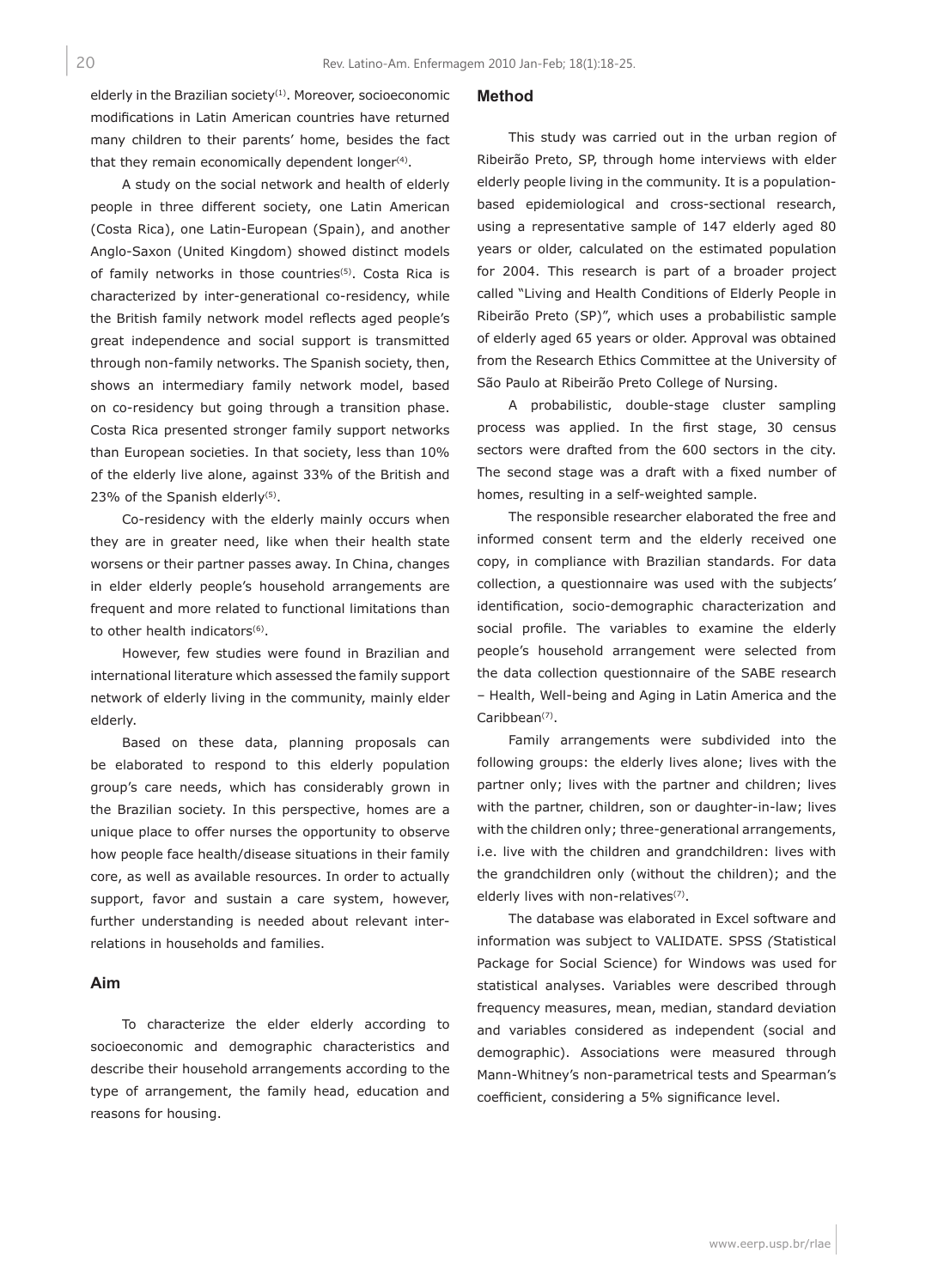# **Results**

In total, 147 home interviews were held with elderly aged 80 years or older.

Table 1 – Frequency distribution of demographic and socioeconomic variables according to gender of elder elderly in Ribeirão Preto, 2008

| <b>Variables</b>           | Gender (n = 147) |                 |               |  |
|----------------------------|------------------|-----------------|---------------|--|
|                            | Female n (%)     | Male $n$ $\%$ ) | Total $n$ (%) |  |
| Age (full years)           |                  |                 |               |  |
| 80-84                      | 60 (64.5)        | 33(35.5)        | 93 (63.3)     |  |
| 85-89                      | 27 (67.5)        | 13 (32.5)       | 40 (27.2)     |  |
| 90 or +                    | 11(78.6)         | 3(21.4)         | 14 (9.5)      |  |
| Civil status               |                  |                 |               |  |
| Single                     | 7(77.8)          | 2(22.2)         | 9(6.1)        |  |
| Married                    | 16 (30.2)        | 37 (69.8)       | 53 (36.1)     |  |
| Divorced/separated         | 2(40.0)          | 3(60.0)         | 5(3.4)        |  |
| Widowed                    | 73 (91.3)        | 7(8.8)          | 80 (54.4)     |  |
| Education (years)          |                  |                 |               |  |
| <b>Illiterate</b>          | 30 (83.3)        | 6 (16.7)        | 36 (24.5)     |  |
| 1 to $4$                   | 50 (58.8)        | 35 (41.2)       | 85 (57.8)     |  |
| 5 to 8                     | 7(77.8)          | 2(22.2)         | 9(6.1)        |  |
| 9 to 12                    | 6(66.7)          | 3(33.3)         | 9(6.1)        |  |
| $13 +$                     | 5(62.5)          | 3(37.5)         | 8(5.4)        |  |
| Income                     |                  |                 |               |  |
| <b>Retirement benefit</b>  | 36 (42.4)        | 49 (57.6)       | 85 (57.8)     |  |
| Pension                    | 59 (96.7)        | 2(3.3)          | 61 (41.5)     |  |
| Rent                       | 11(68.8)         | 5(31.3)         | 16 (10.9)     |  |
| Own work                   | 3(42.9)          | 4(57.1)         | 7(4.8)        |  |
| Donations                  | 14 (63.6)        | 8(36.4)         | 22 (15)       |  |
| <b>Others</b>              | 5(83.3)          | 1(16.7)         | 6(4.1)        |  |
| Income (minimum wages)     |                  |                 |               |  |
| 0                          | 9(100.0)         | 0(0.0)          | 9(6.1)        |  |
| Up to 1                    | 2(66.7)          | 1(33.3)         | 3(2.0)        |  |
| $1$ to $3$                 | 75 (70.8)        | 31 (29.2)       | 106 (72.1)    |  |
| $+3$                       | 12(41.4)         | 17(58.6)        | 29 (19.7)     |  |
| Type of housing            |                  |                 |               |  |
| Own - fully paid           | 66 (60.6)        | 43 (39.4)       | 109 (74.1)    |  |
| Pays rent                  | 10 (76.9)        | 3(23.1)         | 13(8.8)       |  |
| Own - pays<br>installments | 4(100.0)         | 0(0.0)          | 4(2.7)        |  |
| Ceded without rent         | 15 (88.2)        | 2(11.8)         | 17 (11.6)     |  |
| Other                      | 3(75.0)          | 1(25.0)         | 4(2.7)        |  |

Table 1 shows data for the elderly participants' socioeconomic and demographic characteristics. The mean age was 84.1 years, the median 83, and the standard deviation 4.0. When comparing age between men and women, the Mann-Whitney test showed that differences are not statistically significant (p=0.650). The age of male elderly ranged from 80 to 93 years and that of female elderly from 80 to 103 years. In the gender distribution, there are more female than male elderly in all age ranges.

As to civil status, widows predominate among women, while married elderly are mostly men. Years of education range from zero to eighteen, with a mean 3.6 years and concentration in the group with between one and four years of study. According to Mann-Whitney's test, differences were not statistically significant (p=0.195) in the analysis between gender and education. Nevertheless, higher frequencies of illiteracy prevailed among women. Most elderly were white, lived in their own house and received a retirement benefit, predominantly men. The second source of income was a pension, particularly among women.

Most participants received between one and three minimum wages (MW), and a small percentage more than three minimum wages, as shown in Table 1. The elderly people's mean income was R\$ 955.70, the median R\$ 440.00 and standard deviation R\$ 1341.80. Female elderly participants' mean income was R\$ 722.60, against R\$ 1421.80 for men. The Mann-Whitney test showed that gender differences in income are statistically significant ( $p=0.002$ ). The elderly people's family income is concentrated between one and three MW (36.7%) and more than three MW (37.4%). Only ten elderly indicated one MW as the family income.

As for the number of children, 42.9% of the elderly have between three and five children, 29.3% between one and two and 19.7% six children or more, with a mean 4.08 children, while 8.2% declared they had no children. Between one and twelve people live at their house, with a mean 2.8 people.

Among the elderly who affirmed a family income of one MW, a majority (60%) lives with two people. As the family income increases, so does the number of people living at the house. Among participants gaining one to three MW, 40.7% live with two people, 35.2% with three to five people and 9.3% with more than six people. When the family income exceeds more than three MW, the situation is equivalent, but a majority lives with three to five people.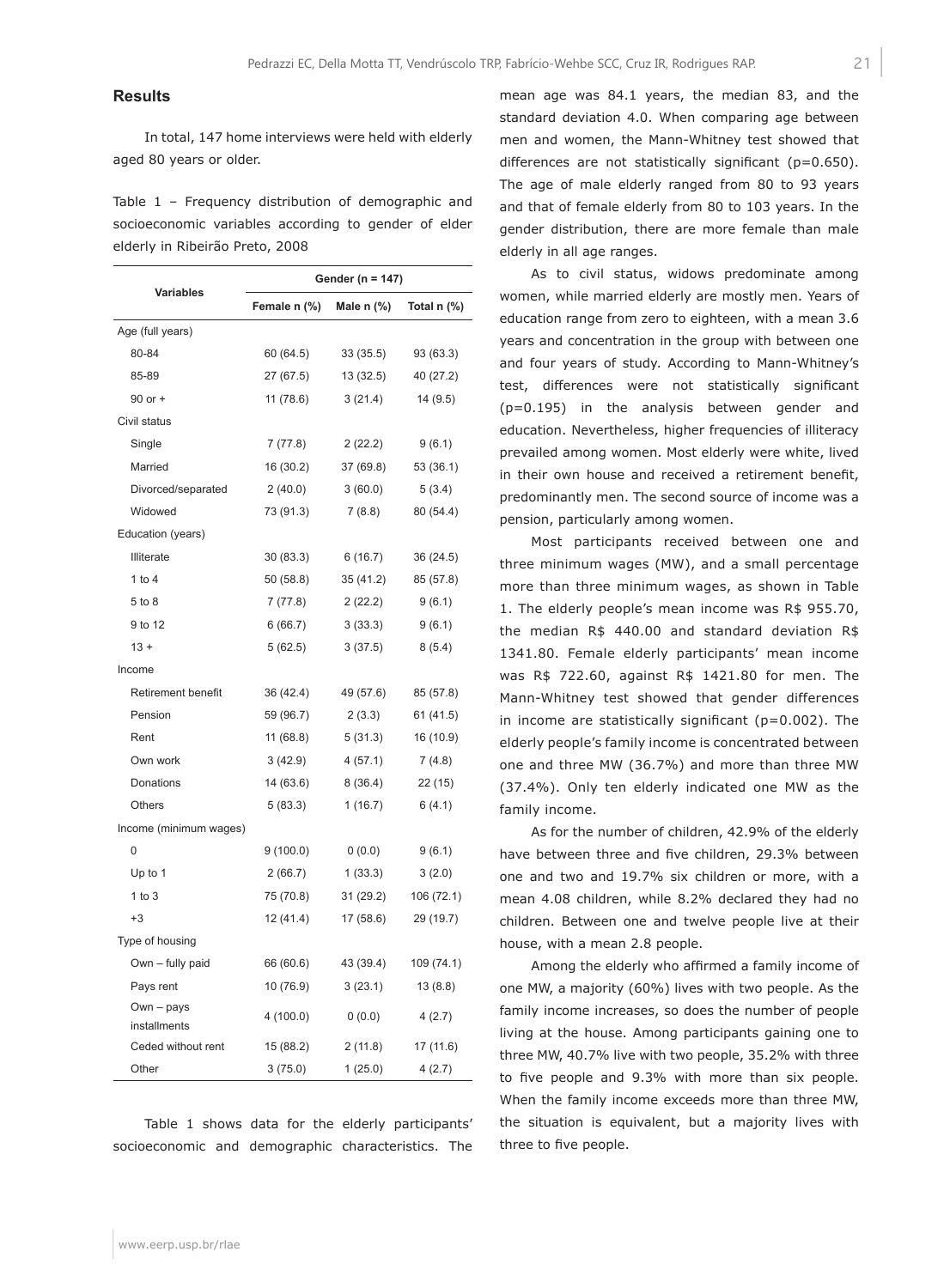Table 2 – Frequency distribution of variables characterizing household arrangement, according to gender of elder elderly. Ribeirão Preto, 2008.

|                                                                      | Gender ( $n = 147$ ) |              |             |
|----------------------------------------------------------------------|----------------------|--------------|-------------|
| <b>Variables</b>                                                     | Female n (%)         | Male $n$ (%) | Total n (%) |
| Whom they live with                                                  |                      |              |             |
| Alone                                                                | 15(71.4)             | 6(28.6)      | 21(14.3)    |
| With partner only                                                    | 12(30.8)             | 27 (69.2)    | 39 (26.5)   |
| Partner and child(ren)                                               | 1(16.7)              | 5(83.3)      | 6(4.1)      |
| Partner, children, son or daughter-in-law                            | 0(0.0)               | 2(100.0)     | 2(1.4)      |
| With child(ren) only                                                 | 20 (95.2)            | 1(4.8)       | 21(14.3)    |
| Three-generational arrangement (elderly, children and grandchildren) | 15 (93.8)            | 1(6.3)       | 16 (10.9)   |
| Intra-generational arrangements (with other elderly only)            | 5(71.4)              | 2(28.6)      | 7(4.8)      |
| With grandchildren only (without children)                           | 2(66.7)              | 1(33.3)      | 3(2.0)      |
| Non relatives                                                        | 4(100.0)             | 0(0.0)       | 4(2.7)      |
| Others                                                               | 24 (85.7)            | 4(14.3)      | 28 (19)     |
| Who is the head                                                      |                      |              |             |
| Elderly                                                              | 40 (47.6)            | 44 (52.4)    | 84 (57.1)   |
| Partner                                                              | 13 (92.9)            | 1(7.1)       | 14(9.5)     |
| Son/daughter                                                         | 23 (92.0)            | 2(8.0)       | 25(17)      |
| Other relative                                                       | 20 (90.9)            | 2(9.1)       | 22(15)      |
| Non relative                                                         | 2(100.0)             | 0(0.0)       | 2(1.4)      |
| Establishment of arrangement                                         |                      |              |             |
| Elderly moved into the house                                         | 28 (90.3)            | 3(9.7)       | 31(21.1)    |
| Others moved into the elderly's house                                | 28 (75.7)            | 9(24.3)      | 37(25.2)    |
| Other                                                                | 42 (53.2)            | 37(46.8)     | 79 (53.7)   |
| Reason for living in the house                                       |                      |              |             |
| Being close to or with child(ren)/parents                            | 10(83.3)             | 2(16.7)      | 12(8.2)     |
| Being close to or with relatives or friends                          | 6(100.0)             | 0(0.0)       | 6(4.1)      |
| Death of husband/wife or partner                                     | 30 (88.2)            | 4(11.8)      | 34(23.1)    |
| Marital union                                                        | 13(31.7)             | 28 (68.3)    | 41 (27.9)   |
| Marital separation                                                   | 9(64.3)              | 5(35.7)      | 14(9.5)     |
| Housing cost/financial situation                                     | 3(75.0)              | 1(25.0)      | 4(2.7)      |
| Needed care                                                          | 8(88.9)              | 1(11.1)      | 9(6.1)      |
| Other                                                                | 19 (70.4)            | 8(29.6)      | 27 (18.4)   |

Table 2 evidences information about elder elderly people's household arrangements in Ribeirão Preto, and that most of them live with their partner. Another large group lives alone and with their children. Women living alone predominate, as well as men living with their partner. Most women live with their children only. More than half of the elderly are family heads, and this number is equivalent between men and women.

Results for how the household arrangement was established were equivalent too, between family members who had gone to live with the elderly and elderly people who had gone to live at the family's home. The "others" alternative received many answers, which can be explained by the large number of couples, children who had always lived with their parents and were still living at their home, besides elderly living alone. With regard to the reasons for living at the house, most participants mentioned it was due to the marital union, followed by those who indicated the partner's death as the motive for the current arrangement. The

need for care or the elderly people's financial situation was not mentioned as a reason.

Exploring the study data, some relations could be established between the variables. In the relation between the household arrangement and the marital state, it was observed that single elderly tend to live in intra-generational arrangements (44.4%). Divorced elderly live alone (40%) and in three-generational arrangements (40%) and widowed participants mostly live with their children (26.3%), alone (23.8%) and in other arrangements (22.5%). When analyzing the relation between the household arrangement, gender and age, a majority (32.3%) of male elderly (57.6%) between 80 and 84 years of age live with their partner, while 16.1% live alone, mostly women (18.3%); 11.8% with children and 10.8% with children and grandchildren. Among elderly between 85 and 89 years of age, the number of elderly living alone (10%) and with their partner (20%) is quite low and the relation between the genders is the same as mentioned above. Elderly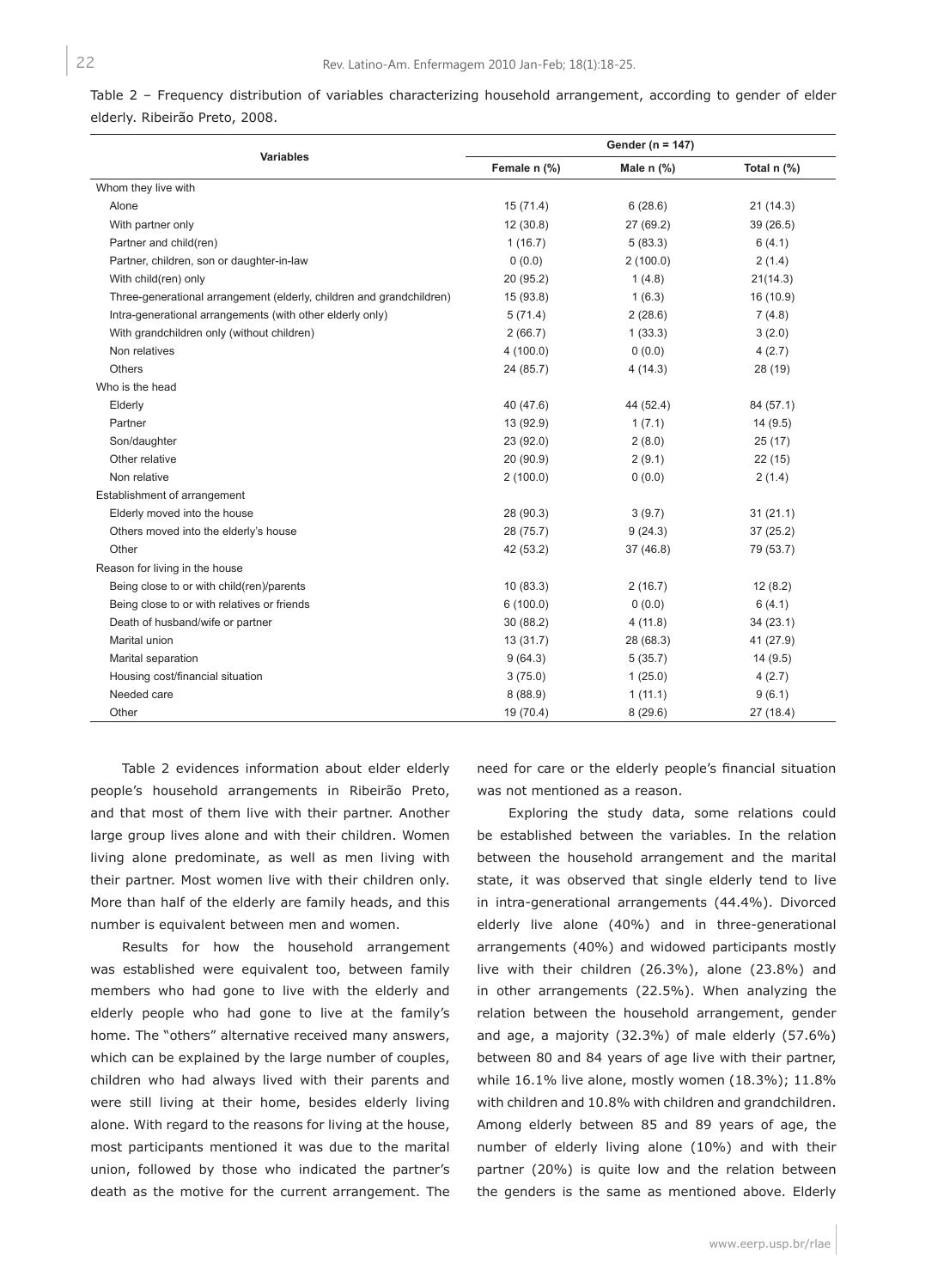people living with their children represent 17.5%. The predominant arrangements in the age range above 90 years were of people living with their children, and with their children and grandchildren (21.4%). The relation established between family head, gender and marital status showed that female elderly are predominant as family heads when they are widowed (90%), and male elderly when they are married (81.8%).

As to the reason for setting up the arrangement, for elderly who went to live with other people, 25% live with their children only or in three-generational arrangements so as to be close to their children, 15.4% mentioned widowhood and, for 50%, the reason was separation. The same reason was responsible for 50% of intragenerational arrangements. For half of the elderly who received non-relatives in their home, the justification was to be close to relatives or friends. One motive mentioned by people who went to live with the elderly, constituting a three-generational arrangement, was the death of the partner (75%). 33.3% of the interviewees mentioned marital union as the reason for setting up the arrangement "partner, child, son or daughter-in-law". Separation made children live with their parents (11.1%) or with one of their parents (22.2%) and in threegenerational arrangements (33.3%). Care needs made people live with the elderly in "partner, children, son or daughter-in-law" arrangements, intra-generational (20%) and non-family arrangements (40%).

# **Discussion**

The femininization of aging is a current situation in which the absolute number of female elderly has been higher when compared with that of men aged 65 years and older. This fact derives from the distinguished mortality situation prevailing since 1950, with a life expectancy six years longer for women $(8)$ . Studies with Brazilian elderly aged 80 years or older have found a high prevalence of widowed people, mainly women, and a larger number of married people among men<sup>(9-10)</sup>. In São Paulo, the prevalence of widowed people was about 45%(9), against 62% in the rural context of Rio Grande do  $Sul<sup>(10)</sup>$ . These data indicate the importance of readapting to a new family arrangement in this age range.

About years of education, studies report high frequencies of illiteracy in the elderly population, with 40% of elderly men and 48% of women declaring themselves illiterate between 1950 and 1993(8). Besides, 58.8% of elder elderly in rural Rio Grande do Sul were illiterate and male elderly obtained the best education levels, supporting data from the present research<sup>(10)</sup>. Another research on octogenarians, carried out in the interior of São Paulo State, showed very similar results with regard to age, education, family income and civil status frequencies of the elder elderly<sup>(9)</sup>.

As for economic conditions, in the year 2000, 77% of elderly Brazilian women were receiving some social insurance benefit, which favored 94% of widows $(11)$ , a fact that provides greater financial independence to live alone, according to a research in the United States $(12)$ . Gaining an income favors active aging, as it contributes to the family budget, grants financial autonomy to see to the elderly people's needs and exerts considerable weight in the revenues of families with elderly members $(1)$ . One research calls attention to the proportion of poor families with elderly members, lower when compared to families without elderly<sup>(1)</sup>. Many elderly people still live alone. A research carried out by the United Nations Organization (UN) analyzed the household arrangements of the aged, presenting comparative data for 130 countries, and concluded that approximately one in every seven elderly people (90 million) lives alone, about 2/3 of whom are women; there is a more consolidated trend towards independent modes of living (alone or alone with the partner) in developed countries; the proportion of married elderly women is smaller when compared to men (about 45% against 80%); although the most common arrangement is to live apart from the children in developed countries, in developing countries, most elderly live with their children<sup>(13)</sup>. In Brazil, the proportion of elder elderly living alone is  $21.3\%$ <sup>(7)</sup>. The universal coverage of social security, improved health conditions and advances in communication means, transportation and services can suggest that, for the elderly, living alone represents an innovative and highly successful form of aging, instead of abandonment and solitude<sup>(4)</sup>.

A study on household arrangements in Latin America and the Caribbean showed that bi-generational arrangements predominated, followed by couples. This type of arrangement stands out due to the fact that the ages of couples are near, suggesting that they can serve as caregivers for other elderly people. In threegenerational arrangements, there is a larger number of co-residents and a greater potential for help $(7)$ , supporting the research results.

Co-residency benefits both the elderly and the younger generations<sup>(4)</sup>. The need for physical, affective or financial help makes many elderly cease to live independently to go and live with their families.

Elderly people do not necessarily want to live with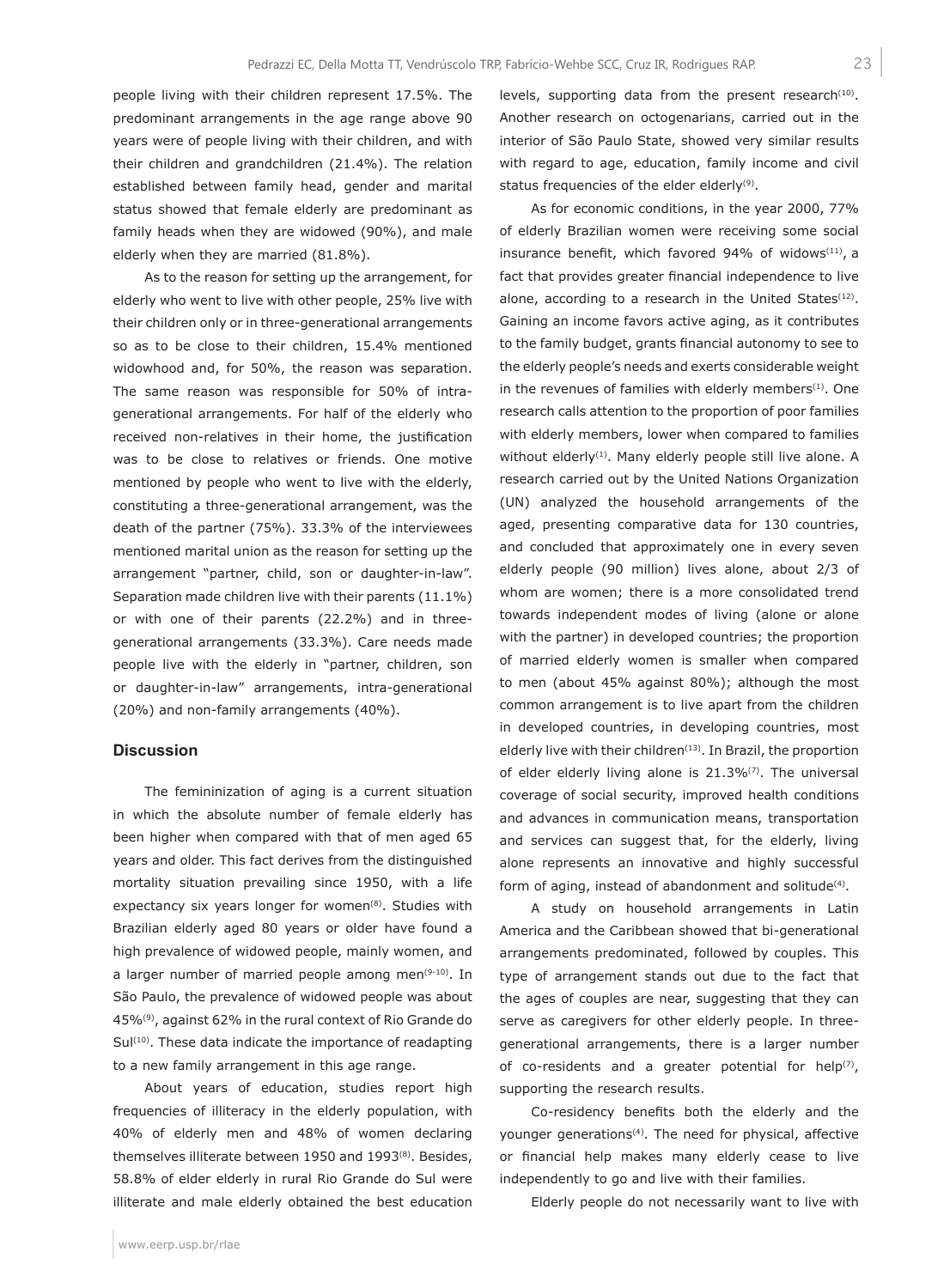their relatives. In a research on Mexican elderly female family heads, the authors found that more than 2/3 of them would prefer to continue living in their own homes in old age, 11% of whom would choose to live alone. When asked about their preference to live alone, the elderly women showed their concern with their own privacy and that of their relatives $(14)$ .

Families headed by women, due to the absence of a husband/partner, indicate greater difficulties due to a smaller income and more health problems<sup>(15)</sup>. Discussing IBGE data on family heads for the period from 1983 to 2003, it is remarkable that most male elderly head their families (90%) and that this condition did not change over the years. Among female elderly, on the other hand, married women prevailed<sup>(11)</sup>.

With regard to the data, arrangements headed by children and other relatives were mostly appeared in reports of female elderly. The elderly participants' dependence on the family should be highlighted, measured based on the relation with the family head as a "relative" or "aggregate", i.e. parents or fathers-in-law who, due to the lack of income or physical or mental autonomy, go and live with children or other relatives<sup>(4)</sup>. In the analysis of SABE project data for São Paulo, Buenos Aires, Montevideo and Mexico City, the author observed that the probability of receiving functional help among elderly people living alone is 63% lower than for people living with another person. Moreover, cohabiting tends to significantly increase the flow of financial help(7).

With regard to the flow that led to the establishment of the household arrangement, physical, economic or psychological dependence only start to increase at the age of 80 years, with the need for the family to live with the elderly or vice-versa, favoring younger and older generations. At that moment, the family concept should be broadened to cover the elderly people's demands, including neighbors and health professionals from the services the elderly is covered by $(15)$ .

# **Final Considerations**

In Ribeirão Preto, further investments are needed in governmental and non-governmental programs, considering increased longevity, the decreased number of family members and the large group of elderly people living alone. Projects are needed that are articulated between the social and health areas, so as to support elder elderly and their families, in view of the need for health care. Both health and educational entities should participate to put these projects in practice in Ribeirão Preto, assuming their responsibility for inhabitants, families and society in general. Health professionals should get specialized knowledge on gerontology and geriatrics, and nurses should be involved in multiprofessional teams. Moreover, nowadays, it is observed that the health area is responding to family health care policies, acknowledging this as a need and opportunity to develop nursing work for this new and growing part of the population, which is considered as fragile.

# **References**

1. Camarano AA, Kanso S, Mello JL. Como vive o idoso brasileiro? In: Camarano AA. (org). Muito além dos 60: os novos idosos brasileiros. Rio de Janeiro: IPEA; 2004.

2. Ministério da Saúde (BR). Censos Demográficos e Contagem Populacional para os anos intercensitários, estimativas preliminares dos totais populacionais, estratificadas por idade e sexo, 2008 e 2009. [Acesso em: 20 abril 2009]. Disponível em: URL: http://tabnet.datasus.gov.br/cgi/tabcgi.exe?ibge/ cnv/popsp.def

3. Instituto Brasileiro de Geografia e Estatística (IBGE). Projeção da População do Brasil por Sexo e Idade (1980-2050): Revisão 2008. Rio de Janeiro; 2008.

4. Camarano AA, Kanso S, Mello JL, Pasinato MT. Famílias: espaço de compartilhamento de recursos e vulnerabilidades. In: Camarano AA, organizador. Muito além dos 60: os novos idosos brasileiros. Rio de Janeiro: IPEA; 2004. p. 137-67.

5. Puga D, Rosero-Bixby L, Glaser K, Castro T. Red social y salud del adulto mayor en perspectiva comparada: Costa Rica, España e Inglaterra. Población y Salud en Mesoamérica 2007; 5(1): artículo 1.

6. Zimmer Z. Health and Living Arrangement

Transitions Among China's Oldest-Old Zimmer *Res on Aging 2*005; 27:526-55.

7. Lebrão ML, Duarte YAO. SABE – Saúde, Bem-estar e Envelhecimento – O Projeto SABE no município de São Paulo: uma abordagem inicial. Brasília: Organização Pan - americana da Saúde; 2003.

8. Berquó E. Algumas considerações demográficas sobre o envelhecimento da população no Brasil. In: Anais do I Seminário Internacional - Envelhecimento Populacional. Brasília: MPAS; 1996. p. 16-34.

9. Inouye K, Pedrazzani ES. Instruction, social economic status and evaluation of some dimensions of octogenarians' quality of life. Rev Latino-am Enfermagem 2007 setembro-outubro; 15(spe):742-7.

10. Morais EP. Envelhecimento no meio rural: condições de vida, saúde e apoio dos idosos mais velhos de Encruzilhada do Sul – RS. [Doutorado em Enfermagem Fundamental]. Ribeirão Preto (SP): Escola de Enfermagem de Ribeirão Preto/USP; 2007.

11. Camarano AA. Mulher idosa: suporte familiar ou agente de mudança? Estudos Avançados USP 2003; 17(49):35-63.